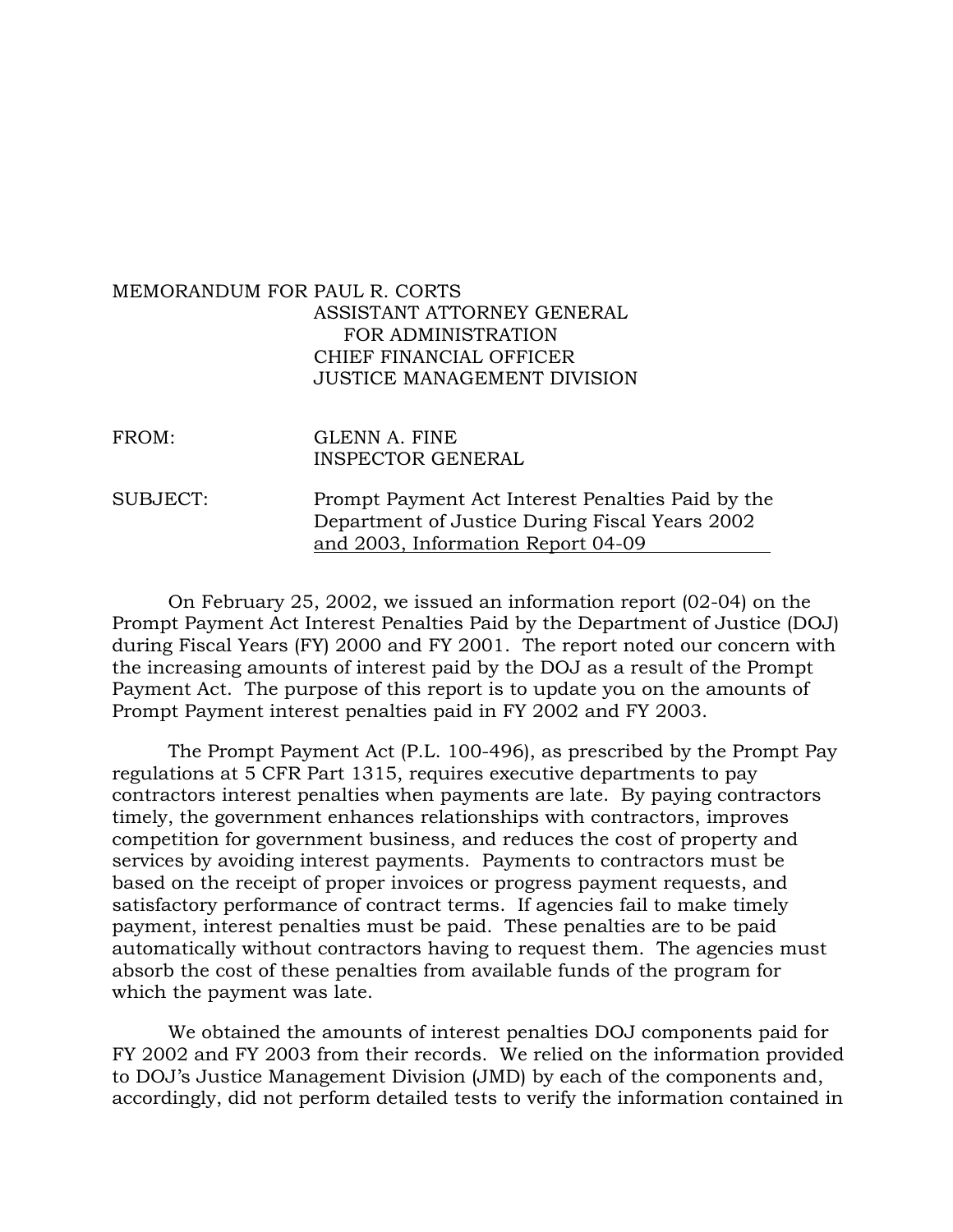the documentation received from the components and JMD. Thus, this report and the associated work was not performed in accordance with Government Auditing Standards (GAS), but was performed as another activity of an audit organization pursuant to GAS 2.14.

The following table contains the amount of interest penalties paid by each component from FY 1999 through FY 2003[.1](#page-1-0)

| Component                                 | <b>FY 1999</b> | <b>FY 2000</b>                                                        | <b>FY 2001</b> | <b>FY 2002</b> | <b>FY 2003</b> |
|-------------------------------------------|----------------|-----------------------------------------------------------------------|----------------|----------------|----------------|
| <b>Bureau of Prisons</b>                  |                |                                                                       |                |                |                |
| (BOP)/Federal Prison                      |                |                                                                       |                |                |                |
| Industries (FPI) <sup>2</sup>             | 180,148        | 525,020                                                               |                |                |                |
| BOP <sup>2</sup>                          |                |                                                                       | 105,503        | 152,176        | 67,393         |
| FPI <sup>2</sup>                          |                |                                                                       | 1,022,352      | 172,322        | 61,074         |
| Drug Enforcement                          |                |                                                                       |                |                |                |
| <b>Administration (DEA)</b>               | 850,438        | 836,148                                                               | 551,127        | 259,636        | 102,649        |
| Federal Bureau of                         |                |                                                                       |                |                |                |
| Investigation (FBI)                       | 661,183        | 1,015,521                                                             | 2,022,361      | 912,225        | 689,600        |
| Immigration and                           |                |                                                                       |                |                |                |
| Naturalization Service (INS) <sup>3</sup> | 707,181        | 1,631,512                                                             | 1,583,973      | 578,652        | 293,712        |
| Office of Justice Programs                |                |                                                                       |                |                |                |
| (OJP)                                     | 663            | 86,549                                                                | 86,163         | 76,864         | 52,046         |
| <b>United States Marshals</b>             |                |                                                                       |                |                |                |
| Service (USMS) <sup>4</sup>               | 200,092        | 63,581                                                                | 95,739         | 45,094         | 128,092        |
| Alcohol, Tobacco, Firearms,               |                |                                                                       |                |                |                |
| and Explosives (ATF) <sup>5</sup>         |                |                                                                       |                |                | 39,542         |
| <b>Assets Forfeiture Fund</b>             |                |                                                                       |                |                |                |
| (AFF)/ Offices, Boards, &                 |                |                                                                       |                |                |                |
| Divisions (OBD)/ Working                  |                |                                                                       |                |                |                |
| Capital Fund (WCF)                        | 373,614        | 373,137                                                               | 384,922        | 339,436        | 276,361        |
|                                           |                | Total DOJ \$2,973,319 \$4,531,468 \$5,852,140 \$2,536,405 \$1,710,469 |                |                |                |

<sup>1</sup> FY 1999 interest penalties paid amounts were previously reported in Information Report 01-02, dated December 5, 2000.

<span id="page-1-1"></span>2 For FY 1999 and FY 2000 the BOP and FPI interest penalties paid amount is combined.

<span id="page-1-0"></span> $\overline{a}$ 

<span id="page-1-2"></span><sup>3</sup> The INS was transferred to the Department of Homeland Security on February 28, 2003. Therefore, the amount reported for FY 2003 only includes interest paid through February 28, 2003.

<span id="page-1-3"></span>4 Beginning in FY 2003, the USMS began reporting the amount of interest penalties paid by its field offices. Previous FYs only include the amount of interest penalties paid by the USMS headquarters.

<span id="page-1-4"></span>5 The ATF was transferred to the Department of Justice on January 24, 2003. Therefore, the amount reported for FY 2003 only includes interest penalties paid since January 24, 2003.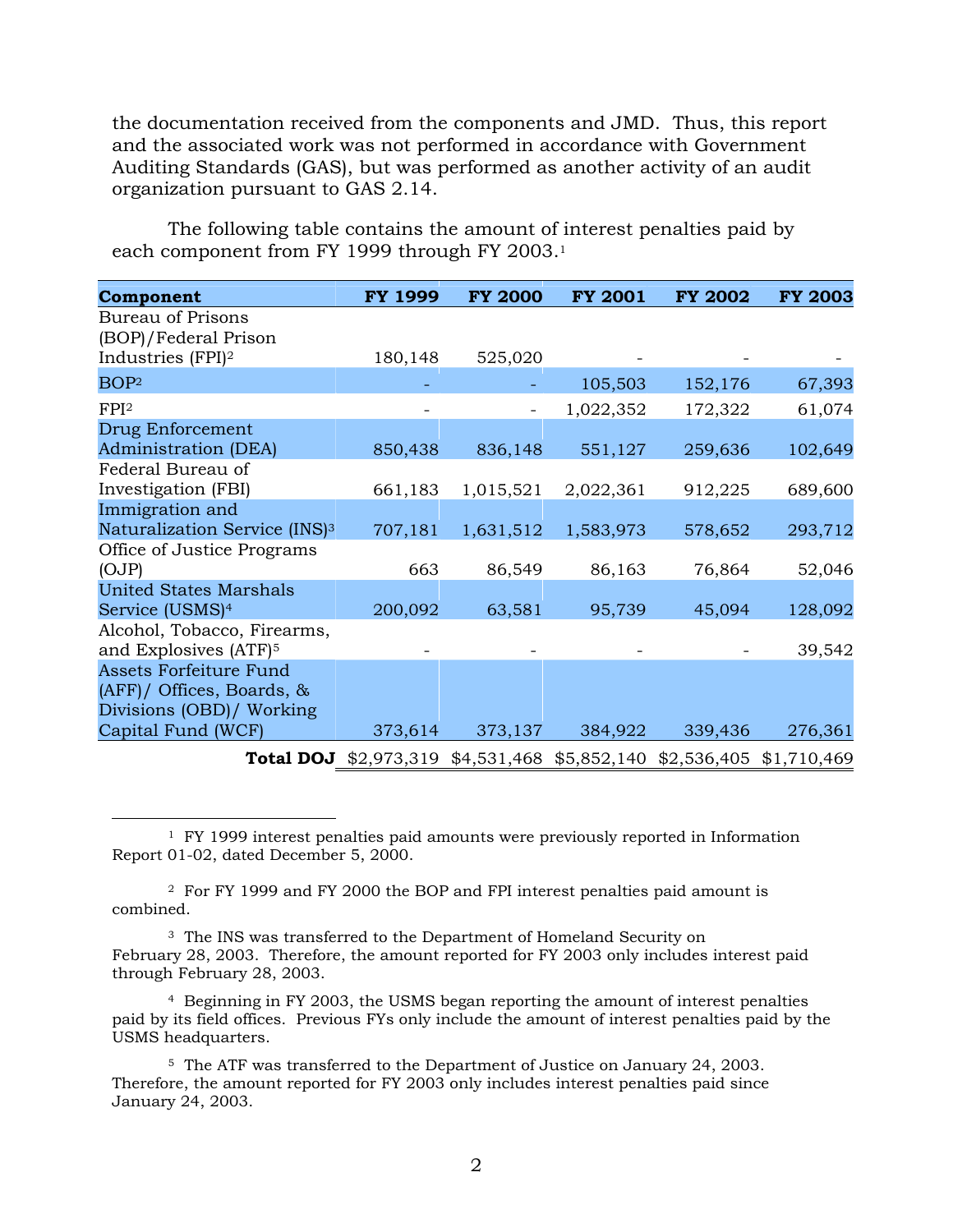As we reported previously, we were concerned by the significant increase in interest penalties paid in FY 2001. However, the Department has taken aggressive action given the significant decreases in FYs 2002 and 2003, as demonstrated in the chart below:



As indicated in the table below, each component (excluding consideration of the USMS which did not previously report field office interest penalties paid) reduced the amount of interest penalties paid from our last report.

|                    | <b>Trend Analysis</b>        |                                     |                                     |                              |  |  |  |
|--------------------|------------------------------|-------------------------------------|-------------------------------------|------------------------------|--|--|--|
| Component          | FY 1999 to<br><b>FY 2000</b> | <b>FY 2000 to</b><br><b>FY 2001</b> | <b>FY 2001 to</b><br><b>FY 2002</b> | FY 2002 to<br><b>FY 2003</b> |  |  |  |
| BOP/FPI            | 191.4%                       | 114.8%                              |                                     |                              |  |  |  |
| -BOP               |                              |                                     | 44.2%                               | $-55.7%$                     |  |  |  |
| $-FPI$             |                              |                                     | $-83.1%$                            | $-64.6%$                     |  |  |  |
| <b>DEA</b>         | $-1.7\%$                     | $-34.1%$                            | $-52.9%$                            | $-60.5%$                     |  |  |  |
| <b>FBI</b>         | 53.6%                        | 99.1%                               | $-54.9%$                            | $-24.4%$                     |  |  |  |
| <b>INS</b>         | 130.7%                       | $-2.9\%$                            | $-63.5%$                            | $-49.2%$                     |  |  |  |
| <b>OJP</b>         | 12,954.1%                    | $-0.4%$                             | $-10.8%$                            | $-32.3%$                     |  |  |  |
| <b>USMS</b>        | $-68.2%$                     | 50.6%                               | $-52.9%$                            | 184.1%                       |  |  |  |
| ATF                |                              |                                     |                                     |                              |  |  |  |
| AFF/OBDs/WCF       | $-0.1%$                      | 3.2%                                | $-11.8%$                            | $-18.6%$                     |  |  |  |
| <b>Overall DOJ</b> | 52.4%                        | 29.1%                               | $-56.7%$                            | $-32.6%$                     |  |  |  |